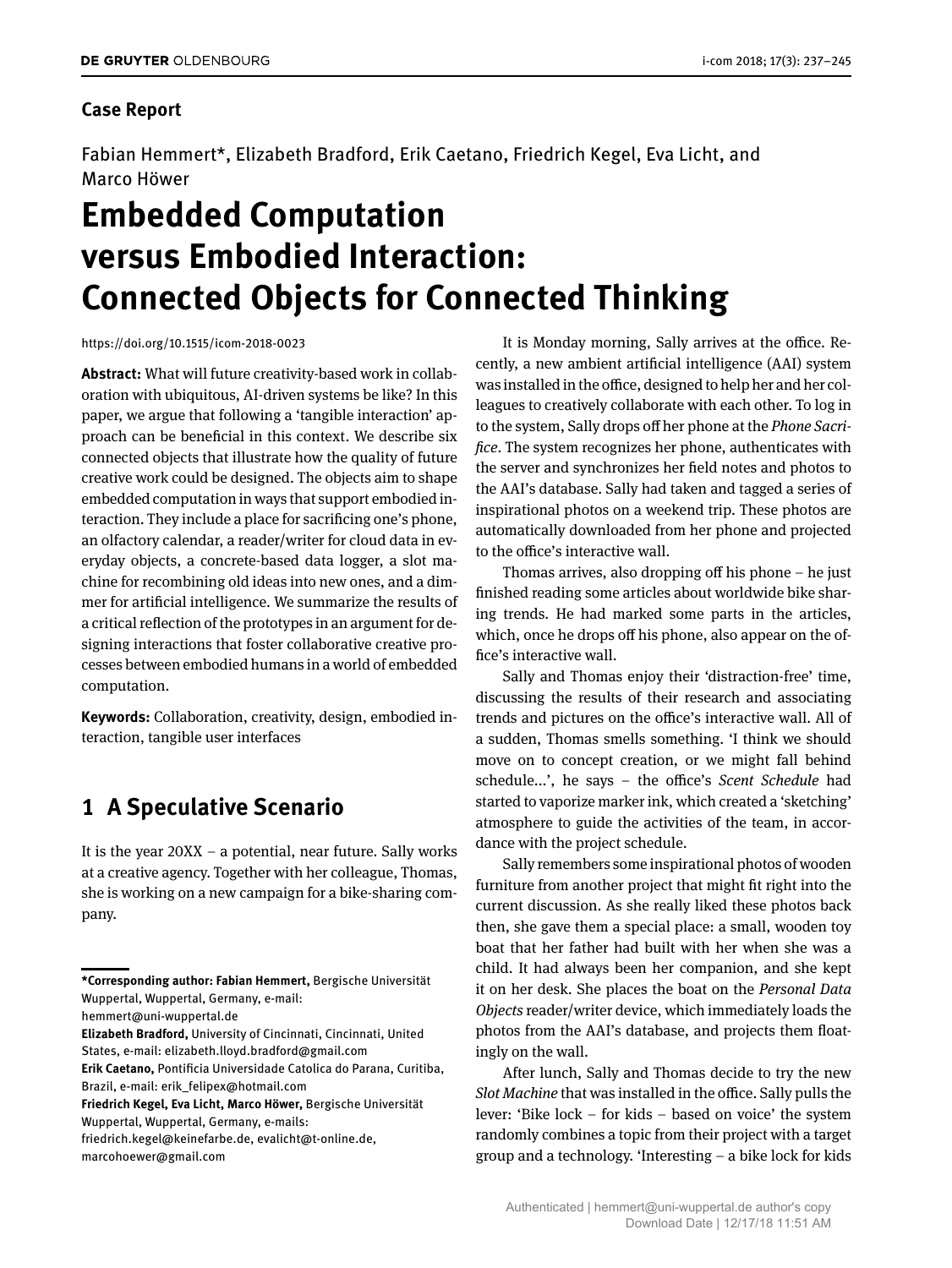that they can't lose the key to... I have to think about that!', she says. 'Well, there you go!' – Thomas just noticed that the 'Concrete Data' clock just had made a mark in its concrete disk. 'That only happens when the AAI thinks that a really good idea was just uttered!', Thomas excitedly explains. The system was installed as a motivational tool, marking important moments in the project by setting them in stone.

'You know what?', Sally looks over to Thomas, 'We're going to turn up the artificial intelligence now.' She walks up to the *Dimmable AI* control panel and sets the intelligence level of the system, which had been set to 'Assistant' until now, to 'Coworker'. 'Hello, Sally and Thomas.', the AAI joins their conversation. 'I think you're on to some interesting concepts here. Why don't we brainstorm together?'

# **2 Introduction**

In its early years, HCI widely conceptualized users similar to computers, as 'information processors' [\[6\]](#page-6-0). This is reflected in system designs that focus on information interchange between the human and the computer, using text for input and output. Compared to today's systems, computers at that time were also considerably larger. Technological advancements, especially towards increasingly smaller computers, brought along the field of *embedded* computation, which enabled computers to be integrated into everyday objects. Today, this development is also observable in the 'internet of things' (IoT). At the same time, another concept of the human user developed in the HCI community: a concept of humans as bodily feeling and acting, as socially interwoven beings. A frequently used term for this new focus of HCI is *embodied* interaction. Combining embedded technology with embodied users appears to be a promising approach. Great research advancements in this area underline this potential.

Unfortunately, other recent research might indicate that embedded computation can also be at odds with embodied interaction: for example, our attention can be overly drawn to our mobile phones [\[36\]](#page-7-0). The psychologically addictive potential of networked devices is being demonstrated in various fields of research [\[22\]](#page-6-1). Computers have become parts of people's everyday interactions, but not always in a positive way: they can interrupt social activities, they can undermine relationships, and they can prevent conversation – rather than enablingit [\[42\]](#page-7-1).

Despite being seamlessly embedded from a human*computer* interaction perspective, such systems could have a profound, and sometimes negative, impact on our human-*human* interactions. It appears that solely embedding the *technology* is not enough: the interaction might need to be *embedded into social practice*, too. Here, great potential could be found in *tangibility*. This is especially relevant for areas of interaction that do require the collaboration of humans with humans, as well as of humans with computers. This is, for example, the case in computersupported creative processes. As van Dijk et al. note, such processes should be conceptualized as a practice of embodied cognition [\[50\]](#page-7-2), in which the role of the computer needs to be carefully designed. Unfortunately, only few design research projects follow this approach. In this paper, we describe the results from a critical design research project that assesses this issue, aiming to design representational embodiments of digital data in ways that suit the experiential embodiment of the human user [\[18\]](#page-6-2).

The design process was structured as follows. In an *initial research* phase, existing projects in human-computer collaboration, especially in the context of creativity, were reviewed. In the following *potential identification phase*, unused potentials were identified and, in the following *concept development phase*, concretized. They were unified in a *consolidation phase*. Based upon these final concepts, the resulting prototypes were designed in the final *product design phase*. The project was conducted at the University of Wuppertal, where the Interface Lab is being established in the Industrial Design department.

# **3 Related Work**

Several research projects investigate our future everyday interactions with interactive systems. In this section, we provide an overview over activities that inspired our work and thus lay its foundation.

#### **3.1 Distraction Management**

Unplanned use of smartphones has been subject of various research activities, indicating that it can lead to a loss of experience of time [\[32\]](#page-7-3) and that interruptions may have severe effects on productivity [\[38\]](#page-7-4), human relationships [\[48\]](#page-7-5) and happiness [\[39,](#page-7-6) [31\]](#page-7-7). Decreases in cognitive capacity have been suggested to result from the mere presence of a smartphone [\[52\]](#page-8-1). HCI research in this area has investigated how to detect points in time at which users are likely to be less disturbed by a notification [\[35,](#page-7-8) [43\]](#page-7-9), as well as how to design for less distractive interactions with mobile devices [\[9,](#page-6-3) [8,](#page-6-4) [1\]](#page-5-0).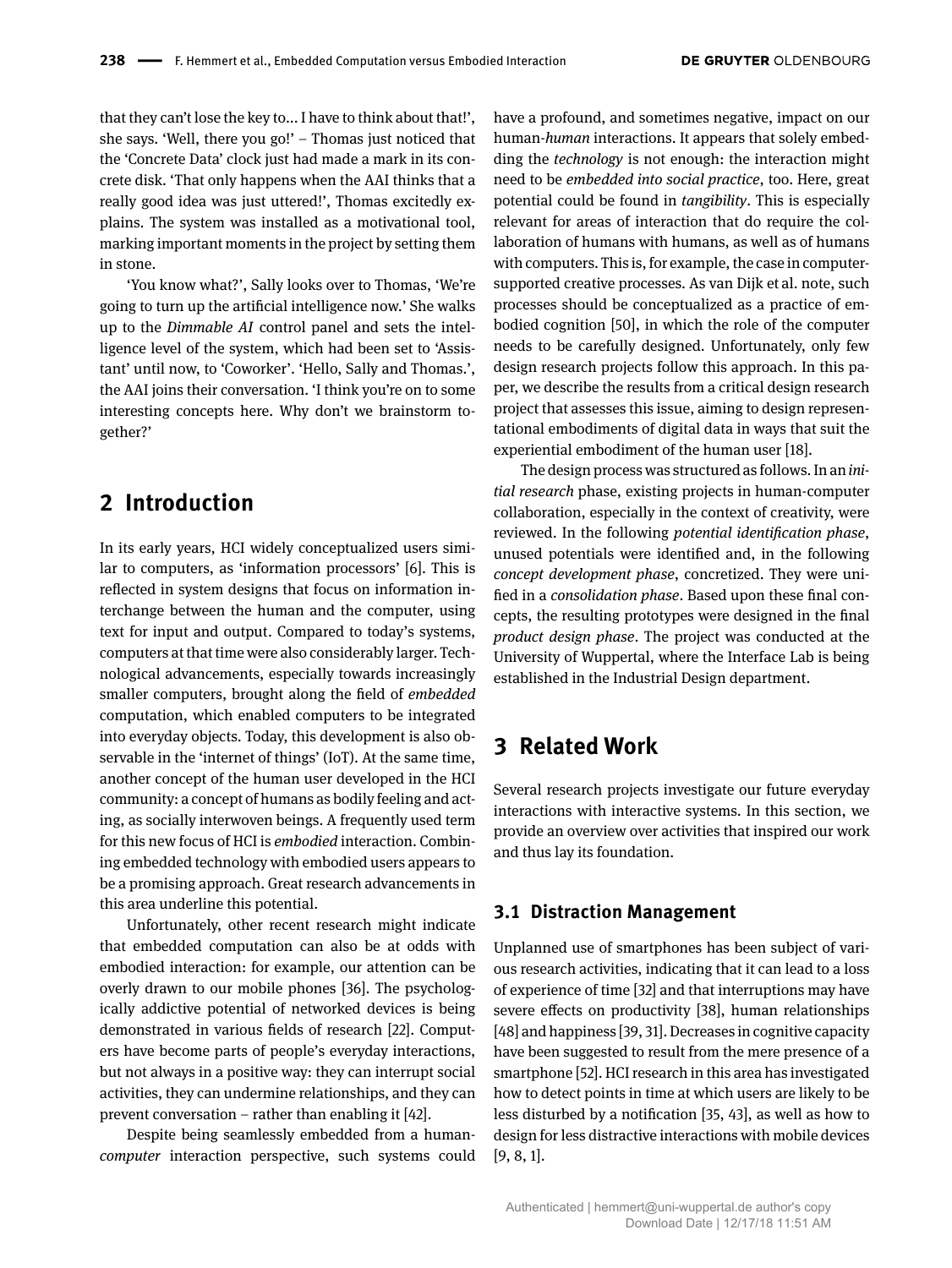### **3.2 Olfactory Actuation**

Olfaction has been considered to be a promising approach to ambiently display information [\[53\]](#page-8-2), which has led to research on influencing dreams through olfactory actuation [\[4\]](#page-6-5), making museum experiences richer [\[28\]](#page-7-10), and to augment audiovisual content in storytelling [\[26\]](#page-6-6). HCI research in this area has yielded olfactory displays based on inkjet printing [\[46\]](#page-7-11), synchronized olfactory actuation to the user's inhalation [\[37\]](#page-7-12) and even simulating smells via electric stimulation of olfactory receptor cells [\[14\]](#page-6-7).

#### **3.3 Token-Based Data Handling**

Associating data with tangible objects is one of the prime principles of the 'tangible interaction' research community. It goes back to Bishop's Marble Answering Machine [\[3\]](#page-6-8) and Ishii's and Ullmer's principles of Tangible Bits [\[21\]](#page-6-9). Later endeavours of applying token-based interaction to creative tasks have included interaction principles through tracked objects for making music [\[25\]](#page-6-10), digital content handling [\[27\]](#page-7-13), explorative learning [\[34\]](#page-7-14) and architectural planning [\[49\]](#page-7-15).

### **3.4 Data Ephemerality**

The permanence and ephemerality of digital information has been the subject of various HCI research projects. Research in this area has reflected the impossibility of erasing data [\[54\]](#page-8-3) and also brought forward the approach of 'slow computing' [\[5\]](#page-6-11). Likewise, the ephemerality of digital information has been investigated, through interaction principles based on soap bubbles [\[47,](#page-7-16) [10\]](#page-6-12) and even projecting on people's breath [\[2\]](#page-5-1) in cold environments. Even though stone-based 'data recording' has been cultural practice from the onset of human civilization, it has been used in HCI only rarely (e. g. in [\[51\]](#page-8-4)).

#### **3.5 Human-Computer Separation of Labor**

The principles of separating work between humans and computers is another active field of HCI research [\[23\]](#page-6-13). For example, unwanted help by a computer has been shown to be a trigger for user frustration [\[13\]](#page-6-14). Acceptance issues are especially visible in human-robot interaction [\[12,](#page-6-15) [15,](#page-6-16) [44\]](#page-7-17), but in the 'IoT' age, these issues are likely to become increasingly widespread. In creative work, AI-based systems have also been demonstrated to

be potentially valuable collaborators, in activity fields ranging from music composition [\[19\]](#page-6-17) to graphic design [\[24\]](#page-6-18).

#### **3.6 Collaboration with Artificial Intelligence**

New ways of collaborating with AI-based systems are currently being explored by HCI researchers. This research investigates, for example, how humans and AI-based systems can collaborate more effectively [\[33\]](#page-7-18). Other research investigates how the data and work processes taught to an AI may remain the property of the worker who taught it [\[45\]](#page-7-19), making him or her the AI's 'owner'. Acceptance studies of social robots [\[17\]](#page-6-19) have shown that humans can have a 'theory of mind' on autonomous systems [\[16\]](#page-6-20) and perceive robots to be more human if they bear resemblances of themselves [\[11\]](#page-6-21). Nonetheless, user acceptance of autonomous systems like AI-based systems and social robotics remains a main issue for products and services in this field, especially when people feel to be subliminally spied upon and potentially out-smarted by an ambiently present computer.

The topics presented in this section are under current research in the field of HCI. Unfortunately, few research projects span more than two of these fields, even though these fields are likely to converge into people's future everyday lives altogether. To remedy this issue, we present a design research project in which we developed connected objects that investigate how embodied thinking can be supported by embedded technology.

# **4 Connected Objects for Connected Thinking**

The goal of this critical design research project was to create prototypes of connected objects. These are set in the 'Interface Lab', a fictional, future workplace in which designers creatively collaborate with computers. Each object thereby investigates a 'tangibility-driven' approach to the previously outlined topics of distraction management, olfactory actuation, token-based data handling, data ephemerality, human-computer separation of labor and collaboration with artificial intelligence. The objects are designed to foster collaborative human creativity, helping people to connect with each other as embodied beings. The overall goal of the project is to spark a discussion about how future collaboration with AI-based systems in creative workplaces could be shaped.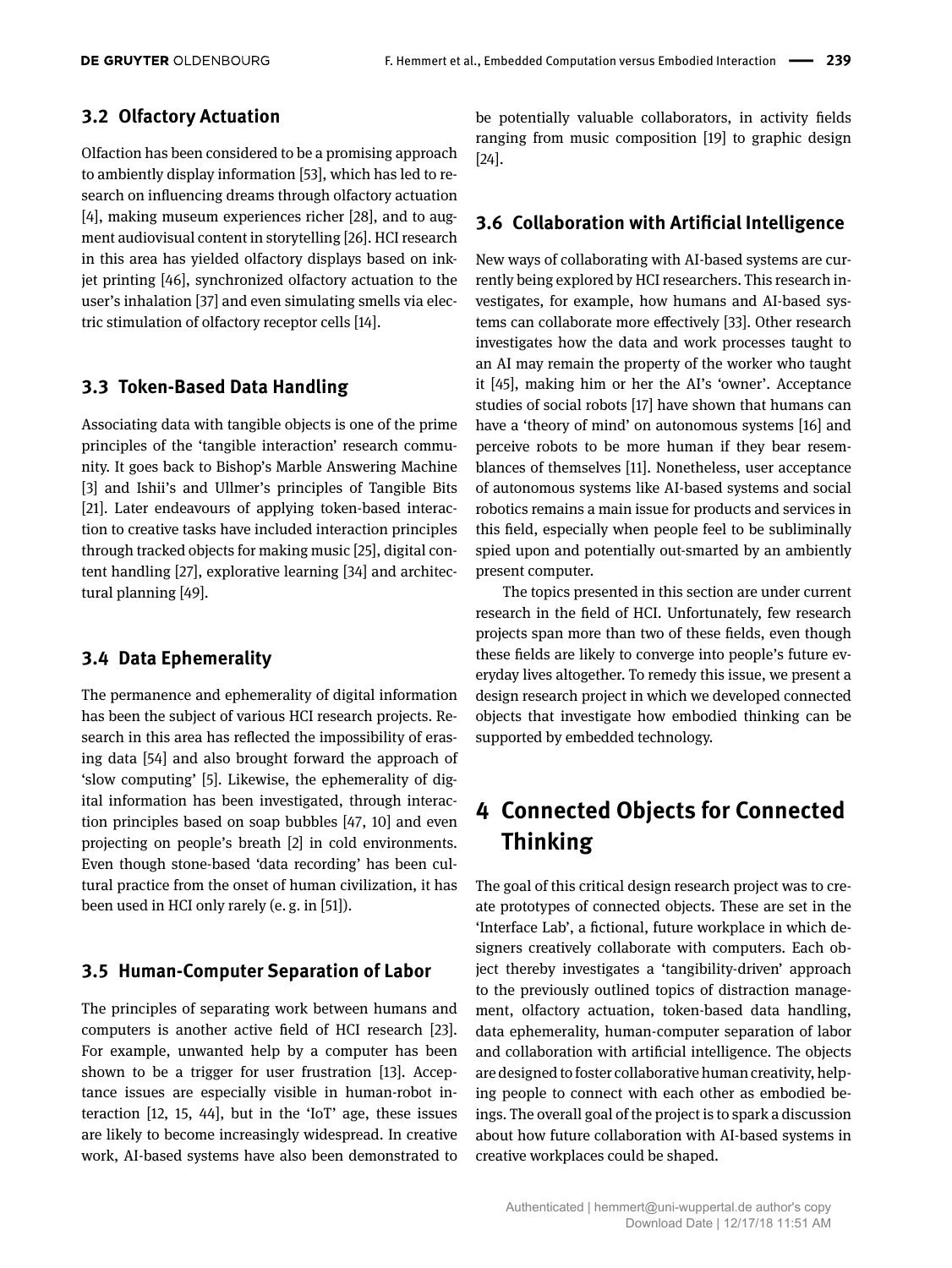<span id="page-3-0"></span>

**Figure 1:** The Phone Sacrifice: a sacrificial place for mobile phones.

<span id="page-3-1"></span>

**Figure 2:** The Scent Schedule: a calendar that changes its smell based on the currently scheduled project phase.

#### **4.1 Embodied Presence: Phone Sacrifice**

The Phone Sacrifice (Figure [1\)](#page-3-0) serves as a login ritual for the Interface Lab. It is inspired by the rituals performed, for example, when entering a church (taking off one's hat) or a kung-fu dojo (taking off one's shoes): it encourages users to drop off their phone when entering the room. Each phone is recognized, once dropped in: dropping one's phone uploads inspirational notes and photos collected on the go into the Interface Lab's ambient idea management system.

Conceptually, the prototype is based on the assumption that embodied beings have only a limited amount of attention, and that removing attention attractors is beneficial for their presence in a situation.

### **4.2 Embodied Ambience: Scent Schedule**

The Scent Schedule is an ambient calendar that can change its smell (Figure [2\)](#page-3-1). Depending on which project phase the Interface Lab is currently scheduled to be in, it diffuses a typical smell from this phase: the smell of books (research phase), sticky notes (brainstorming phase), marker ink (sketching phase), technology (prototyping phase), and woodworking (exhibition phase). Thus people working in the Interface Lab can check whether they are working on schedule by comparing what they are currently doing to what the room smells like.

The prototype is based on CPU fans, which can be controlled by a timer, and thus pre-programmed according to a project's schedule. The smells are created by chopped book pages, glue, ink, 'new car' smell trees and sawdust.

Conceptually, it is based on the assumption that embodied beings have an implicit feeling for the situation, which is strongly influenced by the olfactory sense.

<span id="page-3-2"></span>

**Figure 3:** Personal Data Objects: a reader/writer for cloud data in everyday objects.

### **4.3 Embodied Ownership: Personal Data Objects**

Personal Data Objects is a reader/writer for cloud data in everyday objects (Figure [3\)](#page-3-2). It is based on the observation that in the age of cloud computing, data is sometimes considered to be lacking a concrete place. Placing an object on the device's platform will create the illusion of 'pulling' the currently displayed file on the nearby screen 'into' the object. Technically, a reference to the file is stored in a database, where it is associated with the object.

Technically, the device is based on a kitchen scale, measuring the object's precise weight – similarly to Konomi et al.'s Passage prototype [\[27\]](#page-7-13). When the same object is placed on the device's platform again, the associated file is read from the database, and shown on the screen as 'popping out' of the object.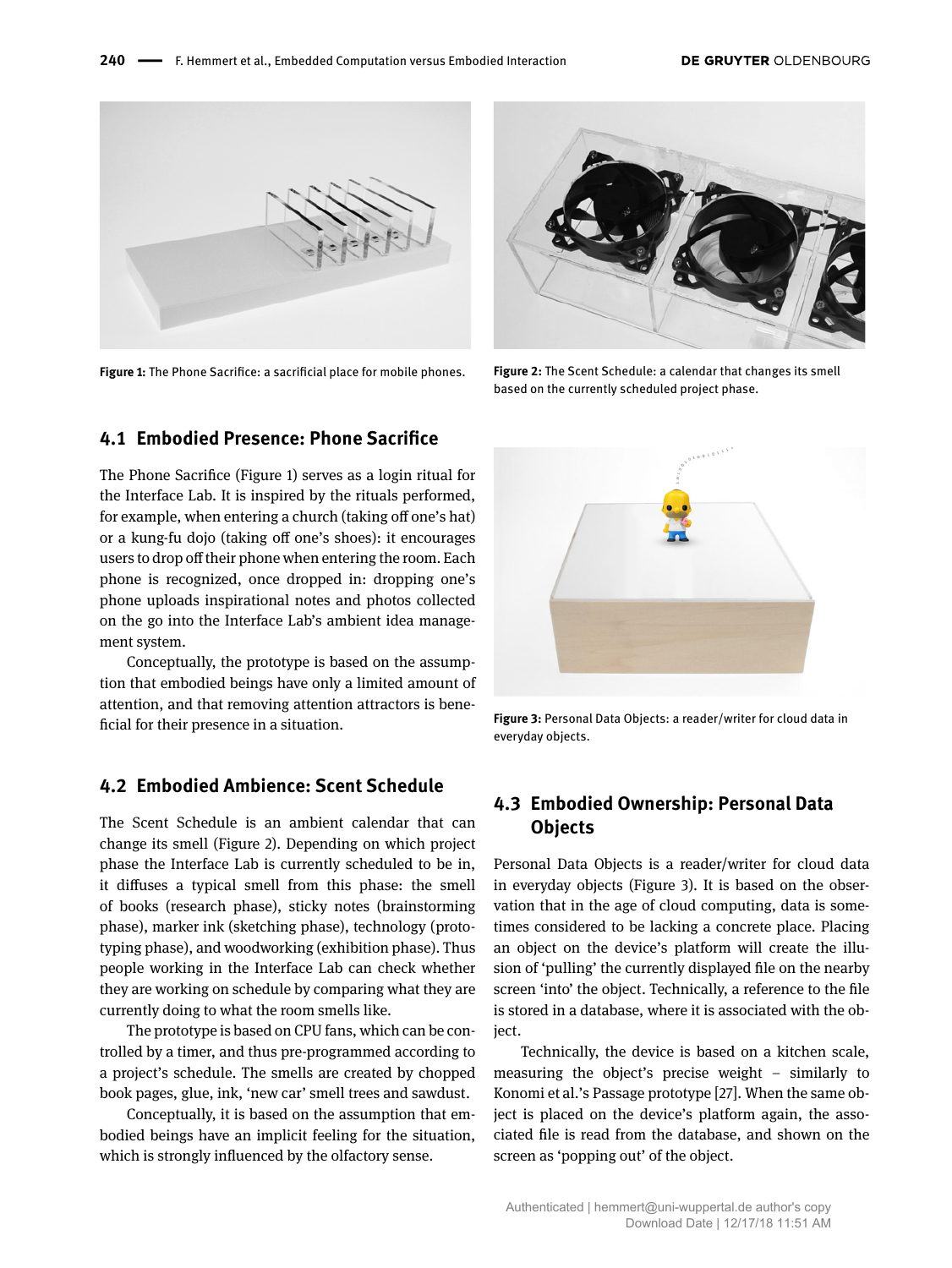<span id="page-4-0"></span>

**Figure 4:** Concrete Data: a stone-based data logger.

This device is based on the assumption that embodied beings have a need for feeling ownership, which spans across physical objects and digital data – and that this need should be satisfied also for intangible assets, like cloud data.

#### **4.4 Embodied Materiality: Concrete Data**

This device is a data storage unit, based on setting data in stone (Figure [4\)](#page-4-0). In the Interface Lab, it is used to keep a log book of creative moments. It symbolizes that deleting information may not always be possible. Also, it is a device that would listen to all conversations in the lab, thus raising privacy concerns.

Technically, it is based on a concrete disc, in which a stepper motor drives an axis with a servo-driven chisel. A magnet on the concrete disc's back side increases the pressure exerted by the chisel.

Conceptually, this object is based on the assumption that embodied beings have a need for physical manifestations of abstract data.

#### **4.5 Embodied Activity: Slot Machine**

The Slot Machine (Figure [5\)](#page-4-1) is an idea generator. When its lever is pulled, it recombines three ideas from the Interface Lab's database into a new idea that isn't in the system yet. For the designer, this means that creative activity can be reduced to pulling a lever. Thus, this object is a critique of outsourcing too much of creative work to an artificial intelligence.

Software-wise, the device is based on a hidden Markov chain algorithm. Hardware-wise, it consists of three LCD

<span id="page-4-1"></span>

**Figure 5:** Slot Machine: an undesirable future of human-AI collaboration.

<span id="page-4-2"></span>

**Figure 6:** Dimmable AI: a computational assistant with adjustable 'brightness'.

displays, which are connected to an Arduino. The Arduino is connected to the Interface Lab's idea repository.

Conceptually, it is based on the assumption that embodied beings have a need for diverse, purposeful activities – more than just pulling a lever to generate ideas.

### **4.6 Embodied Control: Dimmable AI**

The last object (Figure [6\)](#page-4-2) is a dimmer for an AI's 'brightness'. Depending on its setting, it regulates the niveau of the Interface Lab's ambient AI assistant. It can be set to different levels, ranging from 'off', 'tool', 'assistant', 'coworker', 'autopilot' and 'tyrannic boss'. Depending on the level, the relationship between the user and the AI changes.

Technically, it consists of an off-the-shelf dimmer, connected via an Arduino to the Interface Lab's server. In a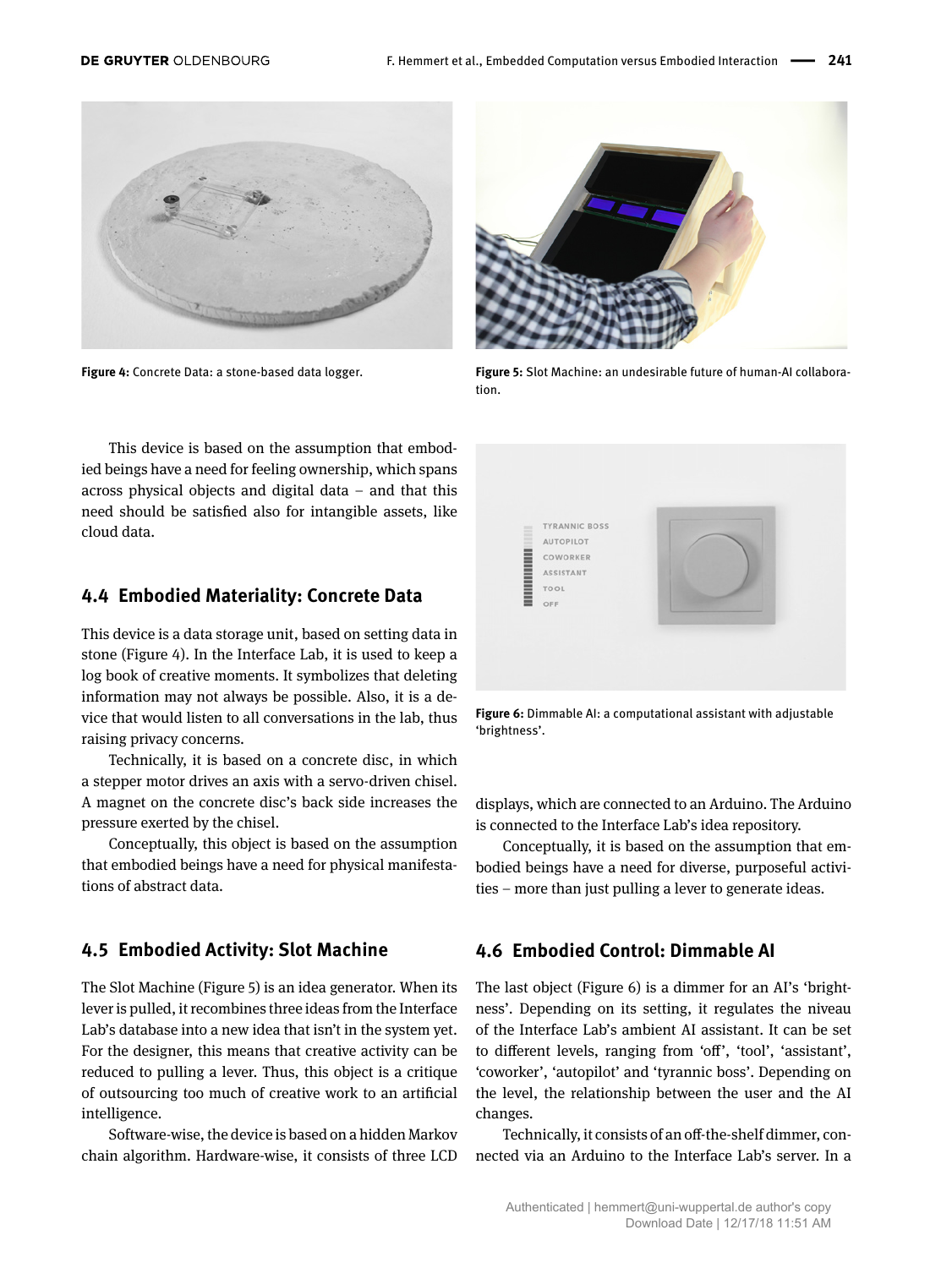'scripted story' demo, it controls the ambient projection, displaying different activity levels of the system – from an empty screen to an uncontrollable, seemingly chaotic, self-organizing network.

Conceptually, it is based on the assumption that embodied beings seek to negotiate their relationships with others, and that they have needs for different relationships in different situations.

### **5 Discussion**

These objects materialize our vision for what interactions with AI-driven, ubiquitous systems should feel like, and what they shouldn't feel like.

In line with Turkle [\[48\]](#page-7-5), the *Phone Sacrifice* prototype manifests the argument that computers must not come in between relationships. Interactions with the digital world can be beneficial for creative processes: they can help users to discover inspiration, they can externalize our memory, and they can help users to quickly sketch out interactive ideas, using digitally-enhanced prototyping tools. However, these interactions can also get in between what is paramount in creativity: human-human interaction. We therefore claim that interaction design for creative processes should let conversation between people take center stage, and encourage leaving technology out as much as possible.

In line with Ishii [\[20\]](#page-6-22), the *Scent Schedule* prototype manifests the argument that computers should remain in the periphery of perception, and not take center stage. There is a thin line between how much a computer should be present in a creative space, and how much it should disappear. We believe that it should be up to the user to either focus on the computer, or to ignore it. Therefore, we believe that using atmospheric cues, like olfaction, might be a promising approach to an 'easy to ignore' approach to computation that leaves more space for creativity.

Inspired by Bishop [\[3\]](#page-6-8), the *Personal Data Objects* prototype manifests the argument that the most natural way to handle digital data is by handling physical objects. The development of 'cloud computing' can be interpreted as a counter-movement to tangible interaction: files stored in the cloud have, from a user's point of view, lost their tangibility and their place. To foster intuitive handling of data in times of growing computational complexity, especially in creative processes, permanent data-in-object (pseudo-)containment should be recultivated through interaction design.

In line with Lanier [\[29,](#page-7-20) [30\]](#page-7-21), the *Concrete Data* prototype manifests the argument that privacy and reversibility need to be at the core of interaction design. Growing concerns about data protection and privacy need to be addressed from an interaction design perspective, in order to enable a trustful relationship between the user and the system, and to prevent 'chilling effects' [\[41\]](#page-7-22) when people express and develop their ideas.

In line with Churchill [\[7\]](#page-6-23), the *Slot Machine* prototype manifests the argument that interaction design should aim for engagement, rather than consumption. The psychological importance of intrinsically motivated work, which one perceives as fulfilling and purpose-giving, has been the objective of many sociological and psychological studies. Current developments in automation demand that the separation of work between humans and machines are designed to be purpose-giving for the human user, especially in the case of creative tasks.

In line with Paulos [\[40\]](#page-7-23), the *Dimmable AI* prototype manifests the argument that interaction design should leave the control over the system in the user's hands. AI has the potential to fundamentally change the way we perceive computers. At the same time, it is bound to change our relationship to them. This relationship needs to be carefully designed. This prototype argues that interaction design should put humans in control about the nature of this relationship.

# **6 Conclusion**

We presented the results of a design research project, aimed at sparking a discussion on how humans and AIbased systems may collaborate in future creative processes. We described six connected objects which were designed following a 'tangible interaction' approach. Lastly, we summarized our arguments for designing embedded computation in support of embodied interaction.

### **References**

- <span id="page-5-0"></span>[1] Piotr D. Adamczyk and Brian P. Bailey. 2004. If not now, when?: the effects of interruption at different moments within task execution. In *Proceedings of the SIGCHI Conference on Human Factors in Computing Systems (CHI '04)*. ACM, New York, NY, USA, 271–278. DOI[:http://dx.doi.org/10.1145/985692.](http://dx.doi.org/10.1145/985692.985727) [985727.](http://dx.doi.org/10.1145/985692.985727)
- <span id="page-5-1"></span>[2] Ismo Alakärppä, Elisa Jaakkola, Ashley Colley, and Jonna Häkkilä. 2017. BreathScreen: Design and Evaluation of an Ephemeral UI. In *Proceedings of the 2017 CHI Conference on*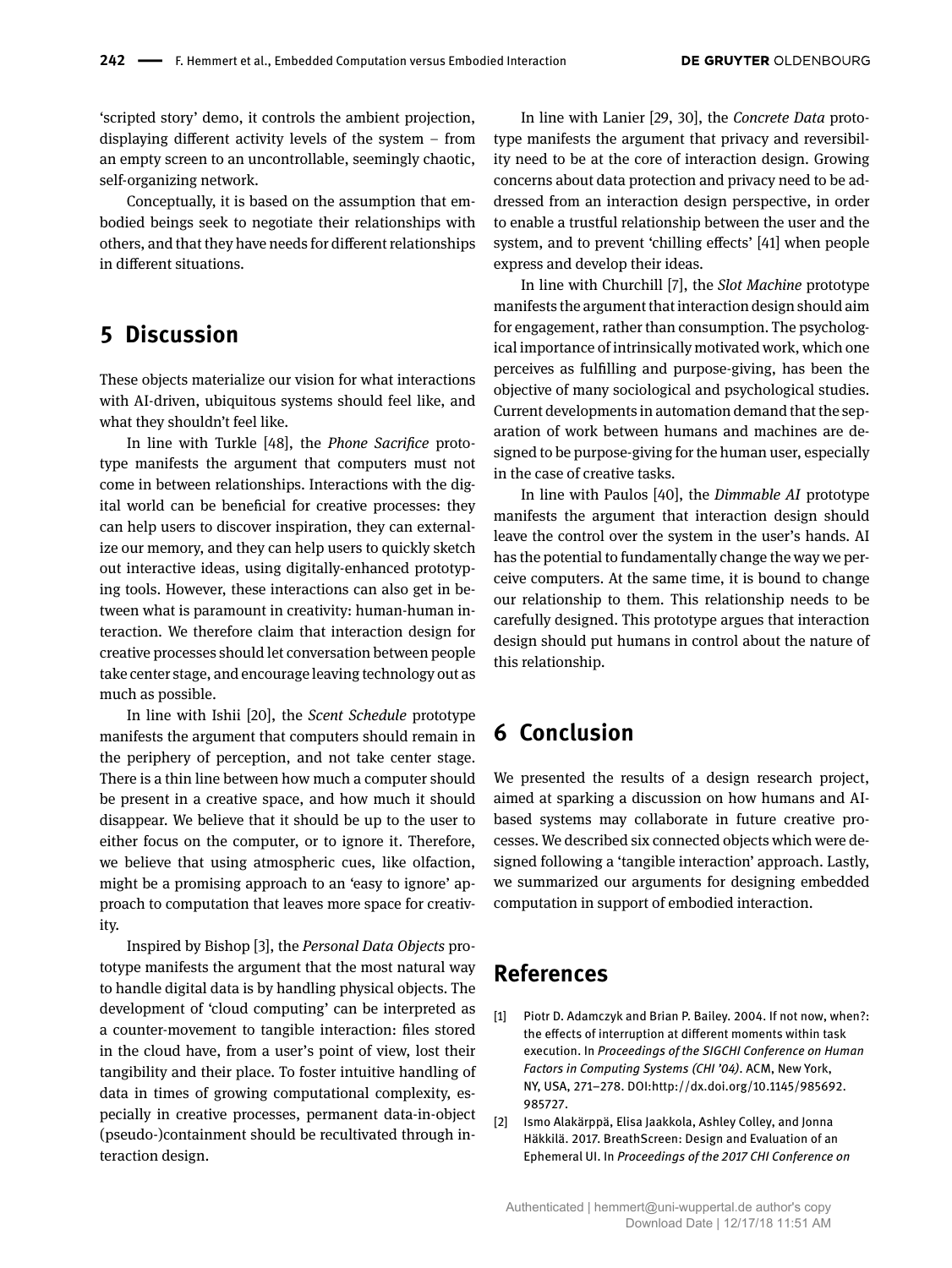*Human Factors in Computing Systems (CHI '17)*. ACM, New York, NY, USA, 4424–4429. DOI[:http://dx.doi.org/10.1145/](http://dx.doi.org/10.1145/3025453.3025973) [3025453.3025973.](http://dx.doi.org/10.1145/3025453.3025973)

- <span id="page-6-8"></span>[3] Durrell Bishop. 1993. Marble Answering Machine. (1993).
- <span id="page-6-5"></span>[4] Marius H. Braun and Adrian D. Cheok. 2014. Towards an Olfactory Computer-dream Interface. In *Proceedings of the 11th Conference on Advances in Computer Entertainment Technology (ACE '14)*. ACM, New York, NY, USA. DOI[:http://](http://dx.doi.org/10.1145/2663806.2663874) [dx.doi.org/10.1145/2663806.2663874.](http://dx.doi.org/10.1145/2663806.2663874)
- <span id="page-6-11"></span>[5] Winslow Burleson and Camilla Jensen. 2010. Slow Computing Gifts. In *Proceedings of the Fourth International Conference on Tangible, Embedded, and Embodied Interaction (TEI '10)*. ACM, New York, NY, USA, 376. DOI[:http://dx.doi.org/10.1145/](http://dx.doi.org/10.1145/1709886.1709985) [1709886.1709985.](http://dx.doi.org/10.1145/1709886.1709985)
- <span id="page-6-0"></span>[6] Stuart Card, Thomas P. Moran, and Allen Newell. 1983. *The psychology of human-computer interaction* (first ed.). L. Erlbaum Associates. [http://www.worldcat.org/isbn/](http://www.worldcat.org/isbn/0898598591) [0898598591.](http://www.worldcat.org/isbn/0898598591)
- <span id="page-6-23"></span>[7] Elizabeth F. Churchill. 2010. Enticing Engagement. *interactions* 17, 3 (01 May 2010), 82–87. DOI[:http://dx.doi.org/10.1145/](http://dx.doi.org/10.1145/1744161.1744180) [1744161.1744180.](http://dx.doi.org/10.1145/1744161.1744180)
- <span id="page-6-4"></span>[8] Laura Dabbish, Gloria Mark, and Víctor M. González. 2011. Why Do I Keep Interrupting Myself?: Environment, Habit and Self-interruption. In *Proceedings of the SIGCHI Conference on Human Factors in Computing Systems (CHI '11)*. ACM, New York, NY, USA, 3127–3130. DOI[:http://dx.doi.org/10.1145/](http://dx.doi.org/10.1145/1978942.1979405) [1978942.1979405.](http://dx.doi.org/10.1145/1978942.1979405)
- <span id="page-6-3"></span>[9] Tilman Dingler and Martin Pielot. 2015. I'll Be There for You: Quantifying Attentiveness Towards Mobile Messaging. In *Proceedings of the 17th International Conference on Human-Computer Interaction with Mobile Devices and Services (MobileHCI '15)*. ACM, New York, NY, USA, 1–5. DOI[:http://dx.doi.org/10.1145/2785830.2785840.](http://dx.doi.org/10.1145/2785830.2785840)
- <span id="page-6-12"></span>[10] Tanja Döring, Axel Sylvester, and Albrecht Schmidt. 2013. Ephemeral user interfaces: valuing the aesthetics of interface components that do not last. *interactions* 20, 4 (July 2013), 32–37. DOI[:http://dx.doi.org/10.1145/2486227.2486235.](http://dx.doi.org/10.1145/2486227.2486235)
- <span id="page-6-21"></span>[11] Friederike A. Eyssel, Dieta Kuchenbrandt, Simon Bobinger, Laura de Ruiter, and Frank Hegel. 2012. 'If you sound like me, you must be more human': On the interplay of robot and user features on human-robot acceptance and anthropomorphism. In *Proceedings of the 7th ACM/IEEE International Conference on Human-Robot Interaction (HRI2012), Late Breaking Report*, H. Yanco (Ed.). ACM, 125–126. DOI[:http://dx.doi.org/10.1145/](http://dx.doi.org/10.1145/2157689.2157717) [2157689.2157717.](http://dx.doi.org/10.1145/2157689.2157717)
- <span id="page-6-15"></span>[12] Neta Ezer, Arthur D. Fisk, and Wendy A. Rogers. 2009. Attitudinal and Intentional Acceptance of Domestic Robots by Younger and Older Adults. In *Proceedings of the 5th International on Conference on Universal Access in Human-Computer Interaction. Part II: Intelligent and Ubiquitous Interaction Environments (UAHCI '09)*. Springer-Verlag, Berlin, Heidelberg, 39–48. DOI[:http://](http://dx.doi.org/10.1007/978-3-642-02710-9_5) [dx.doi.org/10.1007/978-3-642-02710-9\\_5.](http://dx.doi.org/10.1007/978-3-642-02710-9_5)
- <span id="page-6-14"></span>[13] Markus Funk, Tilman Dingler, Jennifer Cooper, and Albrecht Schmidt. 2015. Stop Helping Me – I'm Bored!: Why Assembly Assistance Needs to Be Adaptive. In *Adjunct Proceedings of the 2015 ACM International Joint Conference on Pervasive and Ubiquitous Computing and Proceedings of the 2015 ACM International Symposium on Wearable Computers (UbiComp/ISWC'15 Adjunct)*. ACM, New York, NY, USA,

1269–1273. DOI[:http://dx.doi.org/10.1145/2800835.](http://dx.doi.org/10.1145/2800835.2807942) [2807942.](http://dx.doi.org/10.1145/2800835.2807942)

- <span id="page-6-7"></span>[14] Surina Hariri, Nur A. Mustafa, Kasun Karunanayaka, and Adrian D. Cheok. 2016. Electrical Stimulation of Olfactory Receptors for Digitizing Smell. In *Proceedings of the 2016 Workshop on Multimodal Virtual and Augmented Reality (MVAR '16)*. ACM, New York, NY, USA. DOI[:http://dx.doi.org/10.1145/3001959.](http://dx.doi.org/10.1145/3001959.3001964) [3001964.](http://dx.doi.org/10.1145/3001959.3001964)
- <span id="page-6-16"></span>[15] Marcel Heerink, Ben Kröse, Vanessa Evers, and Bob Wielinga. 2010. Relating Conversational Expressiveness to Social Presence and Acceptance of an Assistive Social Robot. *Virtual Real.* 14, 1 (March 2010), 77–84. DOI[:http://dx.doi.org/10.](http://dx.doi.org/10.1007/s10055-009-0142-1) [1007/s10055-009-0142-1.](http://dx.doi.org/10.1007/s10055-009-0142-1)
- <span id="page-6-20"></span>[16] Frank Hegel, Soeren Krach, Tilo Kircher, Britta Wrede, and Gerhard Sagerer. 2008. Theory of mind (ToM) on robots: a functional neuroimaging study. In *Proceedings of the 3rd ACM/IEEE international conference on Human robot interaction (HRI '08)*. ACM, New York, NY, USA, 335–342. DOI[:http://dx.doi.org/10.1145/1349822.1349866.](http://dx.doi.org/10.1145/1349822.1349866)
- <span id="page-6-19"></span>[17] Frank Hegel, Claudia Muhl, Britta Wrede, Martina H. Fastabend, and Gerhard Sagerer. 2009. Understanding Social Robots. In *Proceedings of the 2009 Second International Conferences on Advances in Computer-Human Interactions (ACHI '09)*. IEEE Computer Society, Washington, DC, USA, 169–174. DOI[:http://dx.doi.org/10.1109/achi.2009.51.](http://dx.doi.org/10.1109/achi.2009.51)
- <span id="page-6-2"></span>[18] Fabian Hemmert. 2014. *Encountering the Digital: Representational and Experiential Embodiment in Tangible User Interfaces*. Ph. D. Dissertation. Berlin University of the Arts.
- <span id="page-6-17"></span>[19] Allen Huang and Raymond Wu. 2016. Deep Learning for Music. (15 June 2016). [http://arxiv.org/abs/1606.04930.](http://arxiv.org/abs/1606.04930)
- <span id="page-6-22"></span>[20] Hiroshi Ishii. 2008. Tangible Bits: Beyond Pixels. In *Proceedings of the 2nd International Conference on Tangible and Embedded Interaction (TEI '08)*. ACM, New York, NY, USA, xv–xxv. DOI[:http://dx.doi.org/10.1145/1347390.](http://dx.doi.org/10.1145/1347390.1347392) [1347392.](http://dx.doi.org/10.1145/1347390.1347392)
- <span id="page-6-9"></span>[21] Hiroshi Ishii and Brygg Ullmer. 1997. Tangible Bits: Towards Seamless Interfaces between People, Bits and Atoms. In *CHI*. 234–241. [http://citeseerx.ist.psu.edu/viewdoc/summary?](http://citeseerx.ist.psu.edu/viewdoc/summary?doi=10.1.1.46.4416) [doi=10.1.1.46.4416.](http://citeseerx.ist.psu.edu/viewdoc/summary?doi=10.1.1.46.4416)
- <span id="page-6-1"></span>[22] Diana James and Judy Drennan. 2005. Exploring Addictive Consumption of Mobile Phone Technology. *ANZMAC 2005 Conference: Electronic Marketing* (2005). [http://smib.vuw.](http://smib.vuw.ac.nz:8081/WWW/ANZMAC2005/cd-site/pdfs/12-Electronic-Marketing/12-James.pdf) [ac.nz:8081/WWW/ANZMAC2005/cd-site/pdfs/12-Electronic-](http://smib.vuw.ac.nz:8081/WWW/ANZMAC2005/cd-site/pdfs/12-Electronic-Marketing/12-James.pdf)[Marketing/12-James.pdf.](http://smib.vuw.ac.nz:8081/WWW/ANZMAC2005/cd-site/pdfs/12-Electronic-Marketing/12-James.pdf)
- <span id="page-6-13"></span>[23] Donald R. Jones and Darrell Brown. 2002. The division of labor between human and computer in the presence of decision support system advice. *Decision Support Systems* 33, 4 (2002), 375–388. DOI[:http://dx.doi.org/10.1016/S0167-](http://dx.doi.org/10.1016/S0167-9236(02)00005-2) [9236\(02\)00005-2.](http://dx.doi.org/10.1016/S0167-9236(02)00005-2)
- <span id="page-6-18"></span>[24] Bhautik Joshi, Kristen Stewart, and David Shapiro. 2017. Bringing Impressionism to Life with Neural Style Transfer in Come Swim. (18 Jan. 2017). [http://arxiv.org/abs/1701.04928.](http://arxiv.org/abs/1701.04928)
- <span id="page-6-10"></span>[25] Martin Kaltenbrunner and Ross Bencina. 2007. reacTIVision: A Computer-Vision Framework for Table-Based Tangible Interaction. In *Proceedings of the 1st International Conference on Tangible and Embedded Interaction (TEI '07)*. ACM, 69–74. DOI[:http://dx.doi.org/10.1145/1226969.1226983.](http://dx.doi.org/10.1145/1226969.1226983)
- <span id="page-6-6"></span>[26] Joseph Kaye. 2004. Olfactory Display. In *Proceedings of the 17th Annual ACM Symposium on User Interface Software*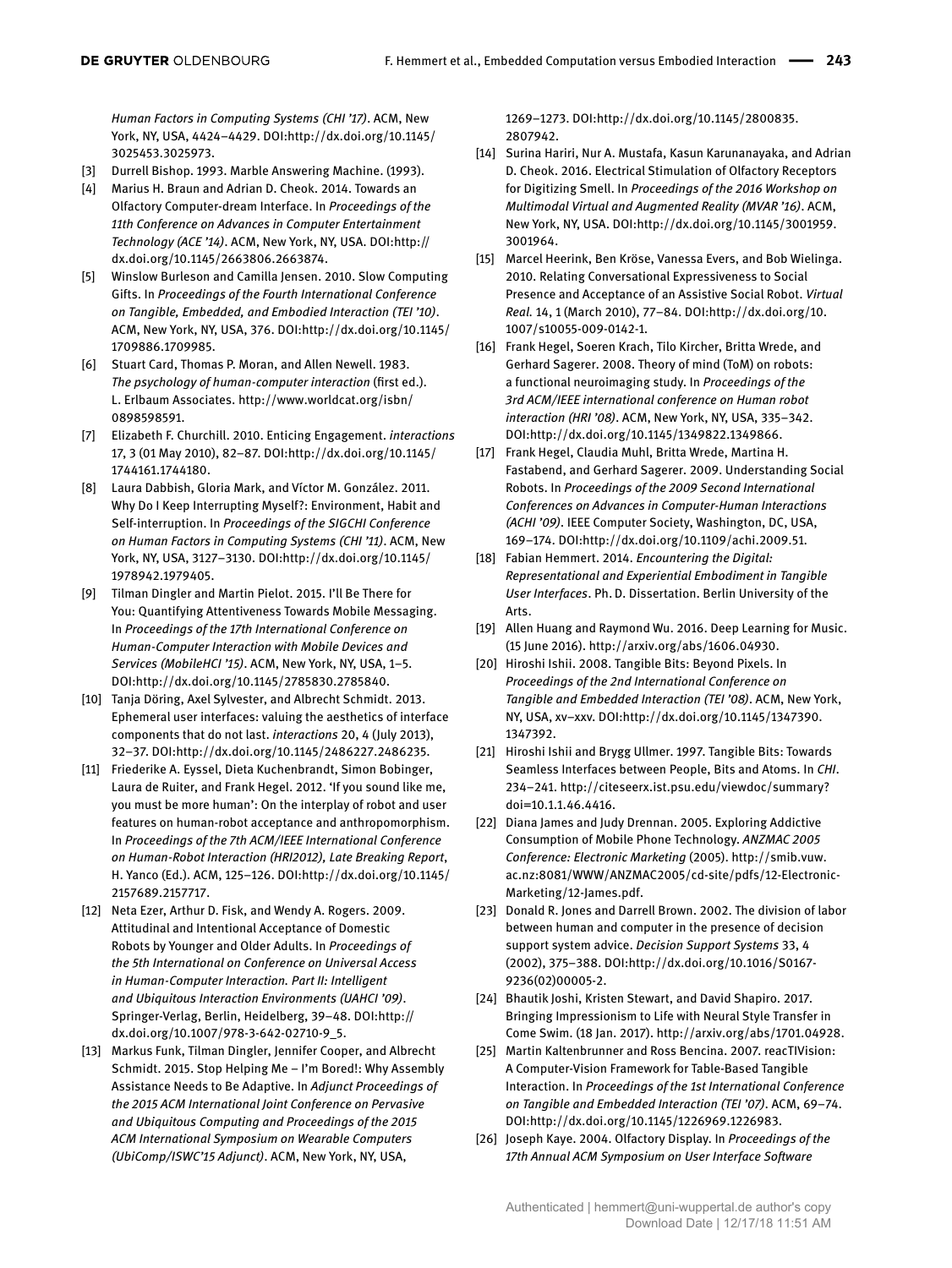*and Technology (UIST '04)*. ACM, New York, NY, USA, 163. DOI[:http://dx.doi.org/10.1145/1029632.1029661.](http://dx.doi.org/10.1145/1029632.1029661)

- <span id="page-7-13"></span>[27] Shin'ichi Konomi, Christian Müller-Tomfelde, and Norbert A. Streitz. 1999. Passage: Physical Transportation of Digital Information in Cooperative Buildings. In *Cooperative Buildings. Integrating Information, Organizations, and Architecture*, Norbert A. Streitz, Jane Siegel, Volker Hartkopf, and Shin'ichi Konomi (Eds.). Springer Berlin Heidelberg, Berlin, Heidelberg, 45–54.
- <span id="page-7-10"></span>[28] Mei K. Lai. 2015. Universal Scent Blackbox: Engaging Visitors Communication Through Creating Olfactory Experience at Art Museum. In *Proceedings of the 33rd Annual International Conference on the Design of Communication (SIGDOC '15)*. ACM, New York, NY, USA. DOI[:http://dx.doi.org/10.1145/](http://dx.doi.org/10.1145/2775441.2775483) [2775441.2775483.](http://dx.doi.org/10.1145/2775441.2775483)
- <span id="page-7-20"></span>[29] Jaron Lanier. 2013a. How Should We Think about Privacy? *Sci Am* 309, 5 (Nov. 2013), 64–71. DOI[:http://dx.doi.org/10.1038/](http://dx.doi.org/10.1038/scientificamerican1113-64) [scientificamerican1113-64.](http://dx.doi.org/10.1038/scientificamerican1113-64)
- <span id="page-7-21"></span>[30] Jaron Lanier. 2013b. *Who Owns the Future?* (first ed.). Simon & Schuster.
- <span id="page-7-7"></span>[31] Yu K. Lee, Chun T. Chang, You Lin, and Zhao H. Cheng. 2014. The Dark Side of Smartphone Usage: Psychological Traits, Compulsive Behavior and Technostress. *Comput. Hum. Behav.* 31 (Feb. 2014), 373–383. DOI[:http://dx.doi.org/10.1016/j.chb.](http://dx.doi.org/10.1016/j.chb.2013.10.047) [2013.10.047.](http://dx.doi.org/10.1016/j.chb.2013.10.047)
- <span id="page-7-3"></span>[32] Yong K. Lee, Youn K. Lim, and KunPyo Lee. 2016. Timelessness: User Experience of Unplanned Smartphone Use. In *Proceedings of the 2016 ACM Conference on Designing Interactive Systems (DIS '16)*. ACM, New York, NY, USA, 73–83. DOI[:http://dx.doi.org/10.1145/2901790.2901839.](http://dx.doi.org/10.1145/2901790.2901839)
- <span id="page-7-18"></span>[33] Scott D. Mainwaring and Charlotte P. Lee. 2017. Turnover and the Model of Coordinated Action (MoCA). In *Companion of the 2017 ACM Conference on Computer Supported Cooperative Work and Social Computing (CSCW '17 Companion)*. ACM, New York, NY, USA, 239–242. DOI[:http://dx.doi.org/10.1145/](http://dx.doi.org/10.1145/3022198.3026359) [3022198.3026359.](http://dx.doi.org/10.1145/3022198.3026359)
- <span id="page-7-14"></span>[34] Paul Marshall. 2007. Do tangible interfaces enhance learning?. In *Proceedings of the 1st international conference on Tangible and embedded interaction (TEI '07)*. ACM, New York, NY, USA, 163–170. DOI[:http://dx.doi.org/10.1145/1226969.1227004.](http://dx.doi.org/10.1145/1226969.1227004)
- <span id="page-7-8"></span>[35] Aleksandar Matic, Martin Pielot, and Nuria Oliver. 2015. Boredom-computer Interaction: Boredom Proneness and the Use of Smartphone. In *Proceedings of the 2015 ACM International Joint Conference on Pervasive and Ubiquitous Computing (UbiComp '15)*. ACM, New York, NY, USA, 837–841. DOI[:http://dx.doi.org/10.1145/2750858.2807530.](http://dx.doi.org/10.1145/2750858.2807530)
- <span id="page-7-0"></span>[36] Shalini Misra, Lulu Cheng, Jamie Genevie, and Miao Yuan. 2014. The iPhone Effect: The Quality of In-Person Social Interactions in the Presence of Mobile Devices. *Environment and Behavior* 48, 2 (1 July 2014), 275–298. DOI[:http://dx.doi.](http://dx.doi.org/10.1177/0013916514539755) [org/10.1177/0013916514539755.](http://dx.doi.org/10.1177/0013916514539755)
- <span id="page-7-12"></span>[37] Daisuke Noguchi, Sayumi Sugimoto, Yuichi Bannai, and Ken I. Okada. 2011. Time Characteristics of Olfaction in a Single Breath. In *Proceedings of the SIGCHI Conference on Human Factors in Computing Systems (CHI '11)*. ACM, New York, NY, USA, 83–92. DOI[:http://dx.doi.org/10.1145/1978942.](http://dx.doi.org/10.1145/1978942.1978956) [1978956.](http://dx.doi.org/10.1145/1978942.1978956)
- <span id="page-7-4"></span>[38] Tadashi Okoshi, Jin Nakazawa, and Hideyuki Tokuda. 2016. Interruptibility Research: Opportunities for Future Flourishment. In *Proceedings of the 2016 ACM International*

*Joint Conference on Pervasive and Ubiquitous Computing: Adjunct (UbiComp '16)*. ACM, New York, NY, USA, 1524–1529. DOI[:http://dx.doi.org/10.1145/2968219.2968543.](http://dx.doi.org/10.1145/2968219.2968543)

- <span id="page-7-6"></span>[39] Alex Soojung Kim Pang. 2013. *The Distraction Addiction: Getting the Information You Need and the Communication You Want, Without Enraging Your Family, Annoying Your Colleagues, and Destroying Your Soul* (first ed.). Little, Brown. [http://portal.acm.org/citation.cfm?id=2563523.](http://portal.acm.org/citation.cfm?id=2563523)
- <span id="page-7-23"></span>[40] Eric Paulos. 2013. The Rise of the Expert Amateur: DIY Culture and the Evolution of Computer Science. In *Proceedings of the Eighteenth International Conference on Architectural Support for Programming Languages and Operating Systems (ASPLOS '13)*. ACM, New York, NY, USA, 153–154. DOI[:http://](http://dx.doi.org/10.1145/2451116.2451133) [dx.doi.org/10.1145/2451116.2451133.](http://dx.doi.org/10.1145/2451116.2451133)
- <span id="page-7-22"></span>[41] Jon Penney. 2016. Chilling Effects: Online Surveillance and Wikipedia Use. *Social Science Research Network Working Paper Series* (27 April 2016). [http://ssrn.com/abstract=](http://ssrn.com/abstract=2769645) [2769645.](http://ssrn.com/abstract=2769645)
- <span id="page-7-1"></span>[42] Andrew K. Przybylski and Netta Weinstein. 2013. Can you connect with me now? How the presence of mobile communication technology influences face-to-face conversation quality. *Journal of Social and Personal Relationships* 30, 3 (1 May 2013), 237–246. DOI[:http://dx.](http://dx.doi.org/10.1177/0265407512453827) [doi.org/10.1177/0265407512453827.](http://dx.doi.org/10.1177/0265407512453827)
- <span id="page-7-9"></span>[43] Susan M. Ravizza, Mitchell G. Uitvlugt, and Kimberly M. Fenn. 2017. Logged In and Zoned Out. *Psychological science* 28, 2 (Feb. 2017), 171–180. [http://view.ncbi.nlm.nih.gov/pubmed/](http://view.ncbi.nlm.nih.gov/pubmed/28182528) [28182528.](http://view.ncbi.nlm.nih.gov/pubmed/28182528)
- <span id="page-7-17"></span>[44] Ariel Rosenfeld, Noa Agmon, Oleg Maksimov, Amos Azaria, and Sarit Kraus. 2015. Intelligent Agent Supporting Human-Multi-Robot Team Collaboration. In *IJCAI*. 1902–1908.
- <span id="page-7-19"></span>[45] Anand Sriraman, Jonathan Bragg, and Anand Kulkarni. 2017. Worker-Owned Cooperative Models for Training Artificial Intelligence. In *Companion of the 2017 ACM Conference on Computer Supported Cooperative Work and Social Computing (CSCW '17 Companion)*. ACM, New York, NY, USA, 311–314. DOI[:http://dx.doi.org/10.1145/3022198.3026356.](http://dx.doi.org/10.1145/3022198.3026356)
- <span id="page-7-11"></span>[46] Sayumi Sugimoto, Daisuke Noguchi, Yuichi Bannnai, and Kenichi Okada. 2010. Ink Jet Olfactory Display Enabling Instantaneous Switches of Scents. In *Proceedings of the 18th ACM International Conference on Multimedia (MM '10)*. ACM, New York, NY, USA, 301–310. DOI[:http://dx.doi.org/10.1145/](http://dx.doi.org/10.1145/1873951.1873994) [1873951.1873994.](http://dx.doi.org/10.1145/1873951.1873994)
- <span id="page-7-16"></span>[47] Axel Sylvester, Tanja Döring, and Albrecht Schmidt. 2010. Liquids, smoke, and soap bubbles: reflections on materials for ephemeral user interfaces. In *TEI '10: Proceedings of the fourth international conference on Tangible, embedded, and embodied interaction*. ACM, New York, NY, USA, 269–270. DOI[:http://dx.doi.org/10.1145/1709886.1709941.](http://dx.doi.org/10.1145/1709886.1709941)
- <span id="page-7-5"></span>[48] Sherry Turkle. 2016. *Reclaiming Conversation: The Power of Talk in a Digital Age* (reprint ed.). Penguin Books. [http://](http://www.worldcat.org/isbn/0143109790) [www.worldcat.org/isbn/0143109790.](http://www.worldcat.org/isbn/0143109790)
- <span id="page-7-15"></span>[49] John Underkoffler and Hiroshi Ishii. 1999. Urp: A Luminous-tangible Workbench for Urban Planning and Design. In *Proceedings of the SIGCHI Conference on Human Factors in Computing Systems (CHI '99)*. ACM, New York, NY, USA, 386–393. DOI[:http://dx.doi.org/10.1145/302979.303114.](http://dx.doi.org/10.1145/302979.303114)
- <span id="page-7-2"></span>[50] Jelle van Dijk, Remko van der Lugt, and Caroline Hummels. 2013. Beyond Distributed Representation: Embodied Cognition Design Supporting Socio-sensorimotor Couplings. In